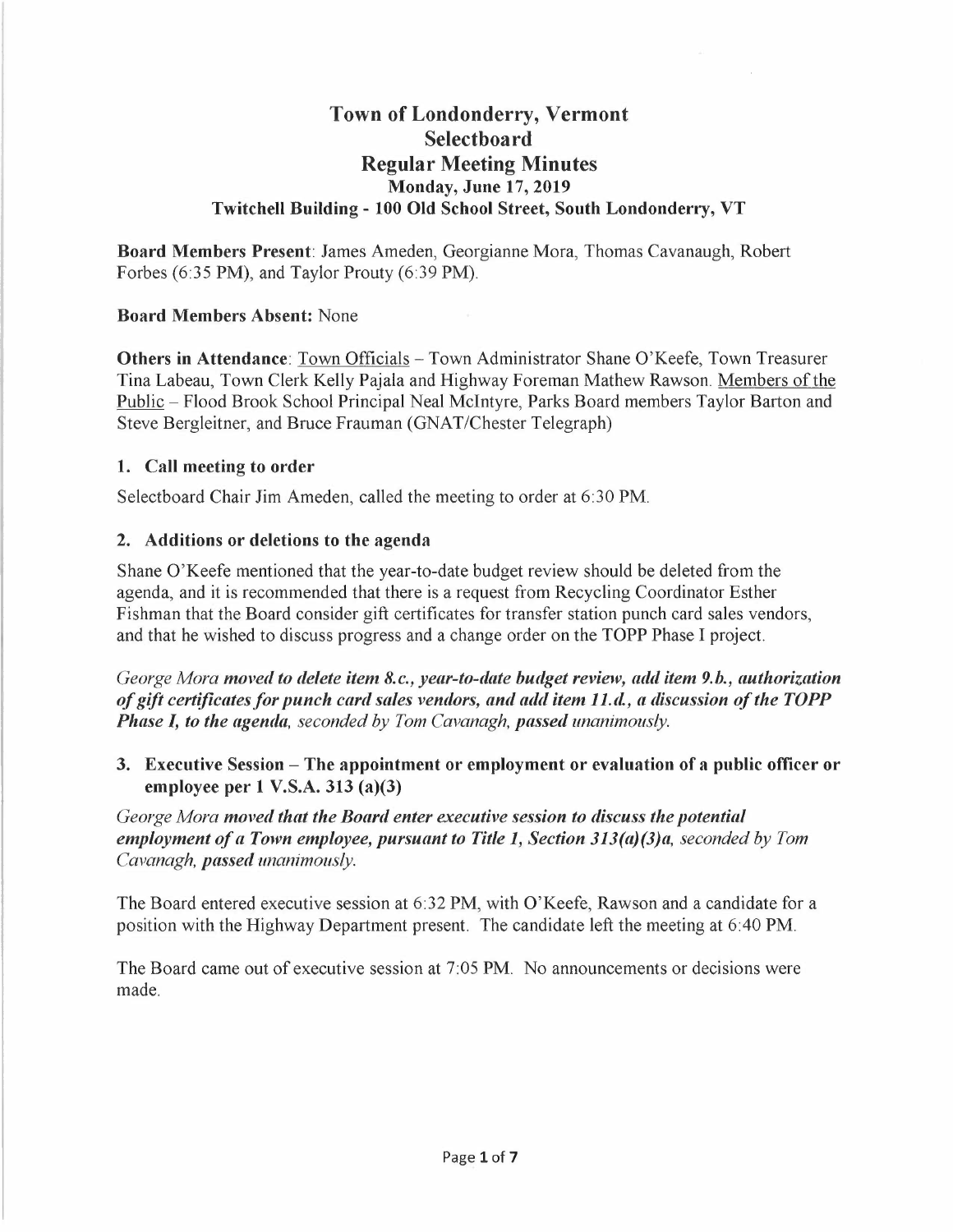### **4. Minutes**

### **a. Selectboard meeting of June 3, 2019**

*George Mora moved to approve the minutes of the Selectboard meeting of June 3, 2019, seconded by Bob Forbes, passed unanimously.* 

## **b. Annual Town Meeting of March 5, 2019**

*George Mora moved to approve the minutes of the Annual Town Meeting of March 5, 2019, seconded by Tom Cavanagh, passed unanimously.* 

## **5. Selectboard pay orders**

Pay orders were reviewed and signed by the Board members.

## **6. Announcements/Correspondence**

TAM - O'Keefe noted that he had passed around a notification about TAM being merged with Casella Waste Systems, Inc., effective June 1, 2019. Cavanaugh stated that after 90 days there is some uncertainty as to what happened after the first 90 days of the transition. He mentioned that Esther Fishman is looking into the existing service agreement and the transition in general.

Town Office Renovations - Labeau mentioned that the vault and research files in the Town Clerk and Town Treasurer's office would be closed next week due to office renovation and floor refinishing. The Clerk and Treasurer's offices will be otherwise open for business while operating from the large meeting room.

# 7. **Visitors and Concerned Citizens**

None

## **8. Town Officials Business**

## **a. Parks Board - Grounds mowing discussion**

Taylor Barton noted that there is concern about the Highway Department mower not working consistently, and they want Memorial and Pingree Parks mowed weekly. He suggested getting a new mower and mentioned there is uncertainty as to whose budget the cost would be applied for this.

Matt Rawson mentioned that it takes the Highway Department staff about  $9\frac{1}{2}$  hours to mow the parks, so it's difficult to schedule this work with road work, so the parks can't be mowed each week with existing resources. Trimming takes additional time he noted. He also mentioned that the existing mower is tired not operating properly.

Kelly Pajala mentioned that the existing Parks staff member is not able to handle all the necessary trimming. There was discussion about volunteers doing the work or contracting out the work. She suggested that either a full- or part-time seasonal employee be considered in next year's budget.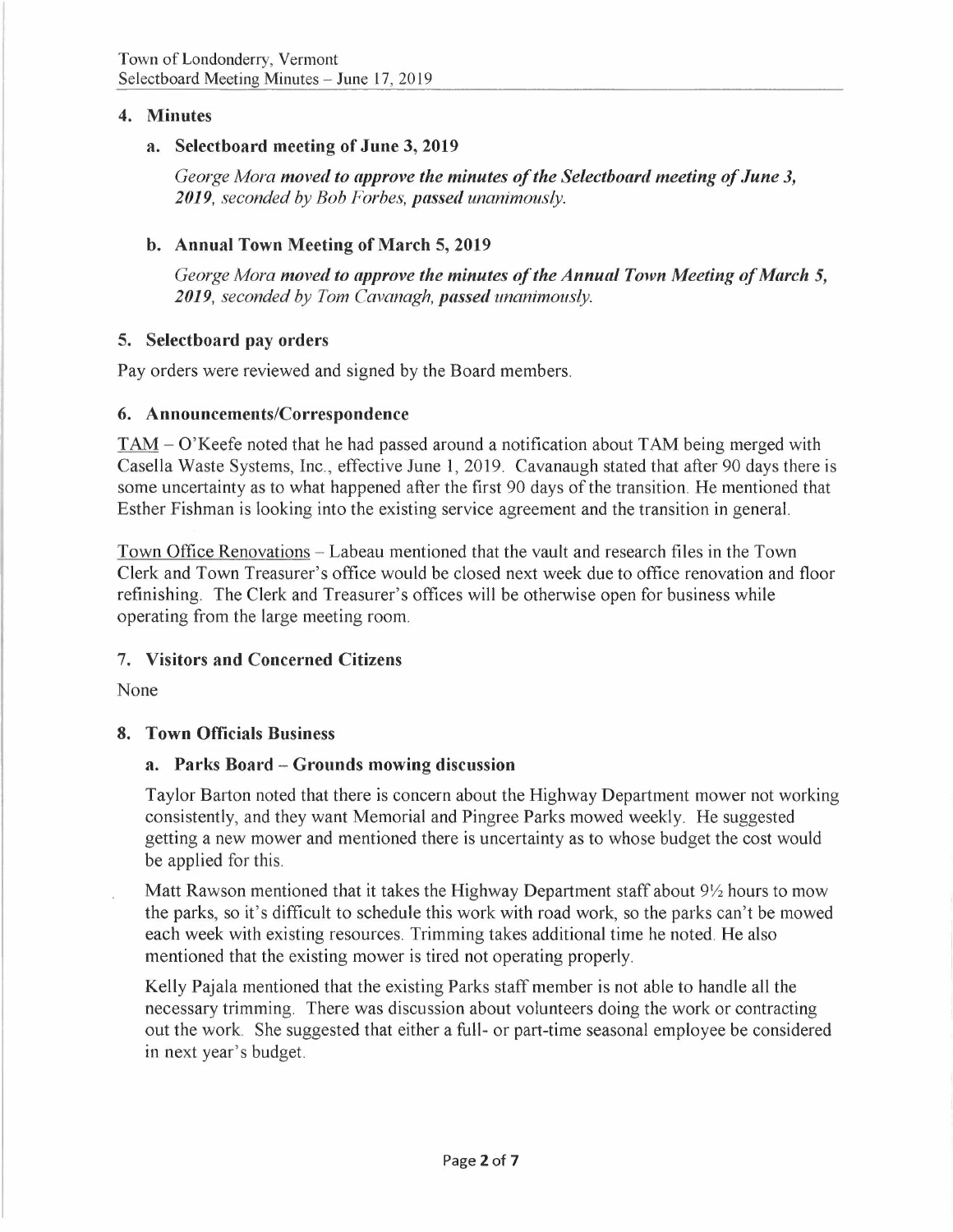There was discussion about which parks to include in a request for proposals for contacted services. Rawson mentioned that the addition of Memorial Park and the amount of work necessary there was significant increase in workload.

It was generally agreed that O'Keefe would work with Barton on a request for proposals for consideration at the July 1, 2019 meeting.

*Bob For bes moved to put out a request for proposals for mowing and trimming of Memorial, Williams and Pingree Parks, seconded by Tom Cavanagh, passed unanimously.* 

## **10. Roads and Bridges**

*George Mora moved to adjust the agenda to take up item 10. a., the matter of meeting with the Flood Brook School Principal to Discuss Route 11 traffic safety/congestion, seconded by Tom Cavanagh, passed unanimously.* 

## **a. Meet with Flood Brook School principal to discuss Route 11 traffic safety/congestion**

Principal Neal McIntyre met with the Board to discuss traffic safety issues in the vicinity of the Flood Brook School on Route 11 brought up in a traffic evaluation prepared by the Vermont Agency of Transportation. He mentioned that most of the points raised were correct, and that congestion issues could be resolved if more students traveled by bus, and noted that occasional disregard of school traffic flow and pickup/drop-off rules by some parents is problematic. A half dozen times a year there is major congestion and significant traffic backups. Traffic control by anyone other than a uniformed officer is ineffective.

He noted that there are 5 77-passanger buses serving 4 towns, but some children are being picked up as early as 6:50 AM for school starting at 8:00 AM. Approximately 150 students take the bus while about 120 are driven to school each school day.

McIntyre noted that traffic speed was his primary safety concern. His previous attempts to have the speeds reduced by the State of Vermont resulted in the State offering flashing speed zone signals to be paid for by the school. He requested that the Town and School coordinate to petition the State to reduce speed limits, and possibly install a dedicated eastbound turning lane.

*George Mora moved to have the Town Administrator draft a letter from the Board to the appropriate entities at V'Irans requesting that time-limited speed limit reduction be*  appropriate entities at *V* I rans requesting that time-limited speed limit reduction be<br>established in the vicinity of Flood Brook School on Route 11, and also establish a left*hand turning lane/or eastbound traffic, seconded by Bob Forbes, passed unanimously.* 

McIntyre thanked the Board for its support. He left the meeting at 7:48 PM.

## **8. Town Officials Business**

## **b. Town Clerk- Review list of unregistered dogs (20 V.S.A. 3590]**

The Board briefly reviewed and discussed a list of 18 dogs previously registered but not presently registered. No action was requested of the Board.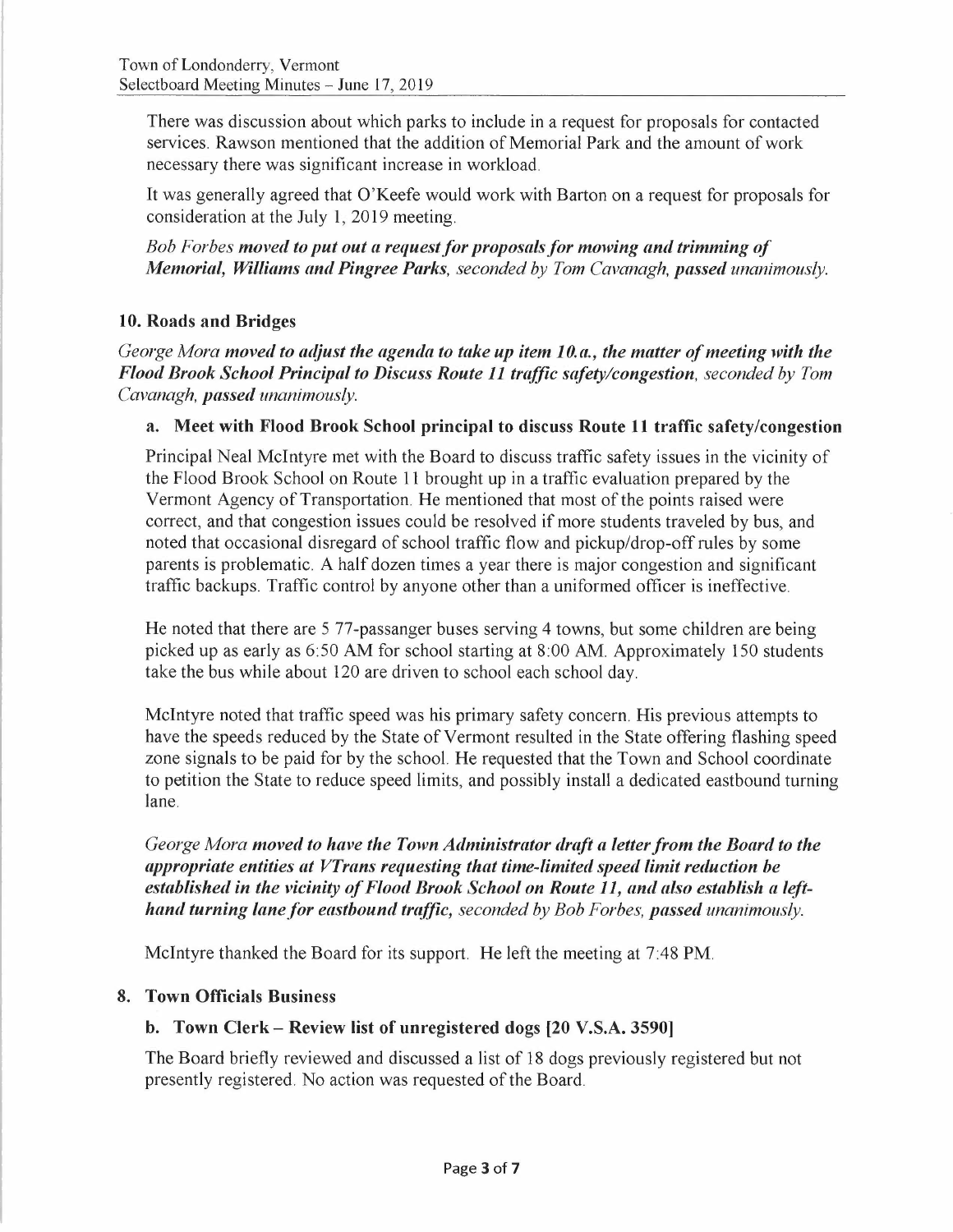### **c. Zoning Administrator - Request to hire Town Attorney for zoning enforcement matter**

O'Keefe noted that this matter, regarding ongoing Zoning Bylaw violations at property located at 213 Middletown Road owned by James Twitchell, was continued from the previous two meetings. He stated that he had inspected the property earlier in the day and the damaged building has been razed but the debris remains on site.

Forbes noted that the building demolition is in process with dumpsters leaving the site. There was discussion about debris removal and site grading.

*Taylor Prouty moved, that since there is progress being made right now, to review that progress at the next regular meeting, seconded by George Mora, passed unanimously.* 

#### **9. Transfer Station**

### **a. Transfer Station Use Policy**

The Board reviewed the most recent draft of the Transfer Station Policy. O'Keefe noted that all changes suggested at the previous meeting were included, and the speed limit is now shown as 10 miles per hour based on a recommendation from Esther Fishman.

## *Tom Cavanagh moved to accept and adopt the Transfer Station use policy as revised, seconded by George Mora, passed unanimously.*

O'Keefe will provide Cavanagh with copies of the policy for distribution. Acquisition of speed limit signs was also discussed.

## **b. Authorize Gift Certificates for punch card sales vendors**

Cavanagh noted that Esther Fishman had suggested that the owners of the hardware store and the Weston market be given gift certificates in recognition of the many transfer station punch cards that they sell.

*Tom Cavanagh moved to give Darrell* & *Lucy Sherburne and Jeff& Heather Borhek a gift certificate to Johnny Seesaws Restaurant for \$100 each as a thank you for selling punch cards for the Transfer Station at their businesses, seconded by George Mora, passed unanimously.* 

#### **10. Roads and Bridges**

#### **b. Consider VTrans Better Roads Grant agreement for road inventory**

O'Keefe mentioned that at the previous meeting he had notified the Board that the Town had received this \$8,000 grant for road inventory work for stormwater control, that was applied for back in November. He noted that the Windham Regional Commission is proposed to do the work. Mora suggested getting a request to the WRC right away to get on its work schedule.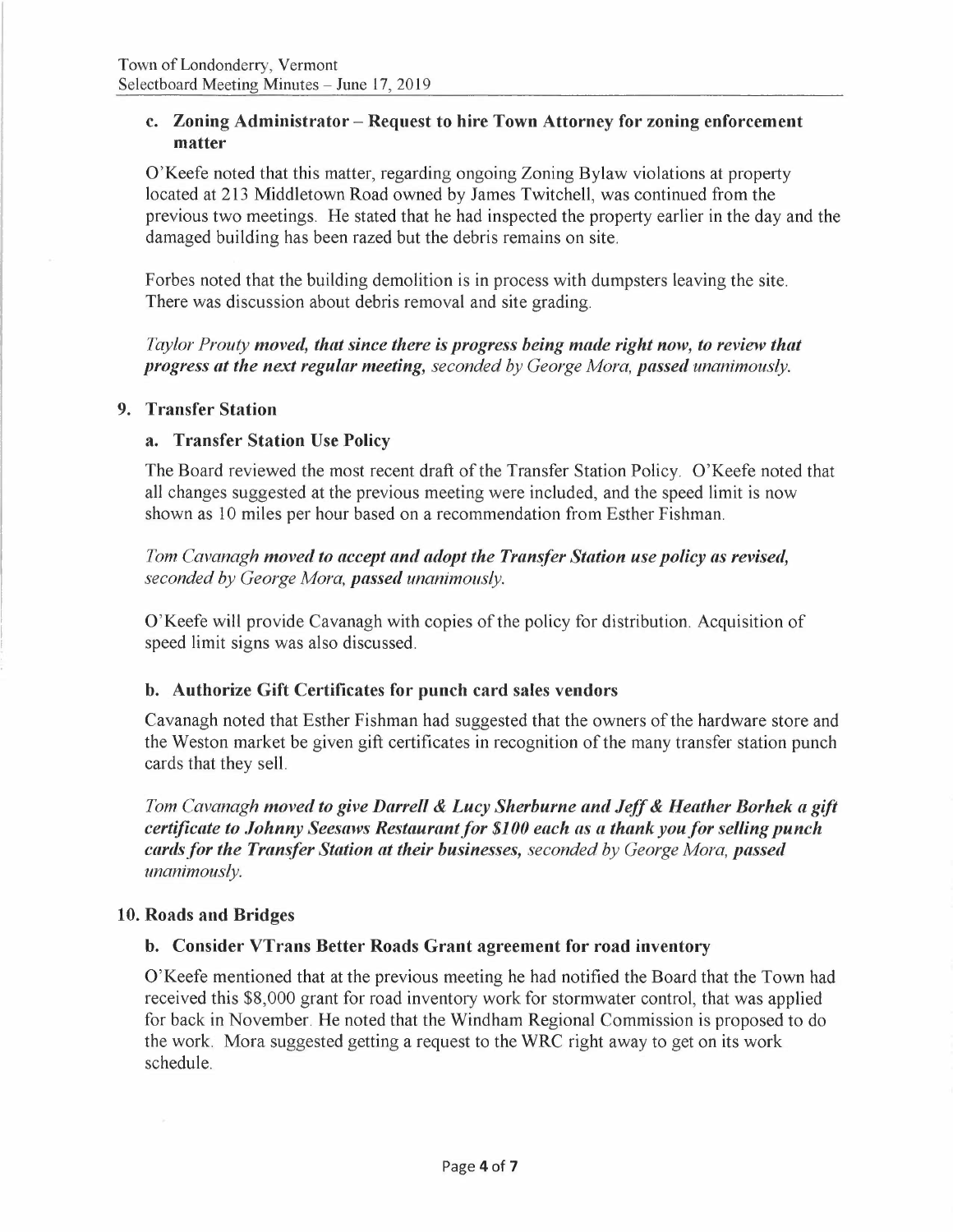*George Mora moved to accept the VTrans Better Roads Grant award in the amount of \$8,000 and authorize the Town Administrator to execute any documents necessary to advance the project, seconded by Bob Forbes, passed unanimously.* 

#### **c. Discuss Derry Woods Road culvert project**

O'Keefe noted that the VTrans structures grant funding for this box culvert project, issued several years back, is set to expire this fall and it has not yet gone out to bid. He has contacted the State and they are willing to extend the deadline to December 2020. Both the Vermont stream alteration permit and Army Corps of Engineers permit, as well as the temporary easements from neighboring landowners, have expired as well, but that he has been able to get all involved to extend those deadlines to December 2020, though he's waiting to hear back from one property owner.

*George Mora moved to authorize the Town Administrator to execute any documents necessary to advance Derry Woods Road culvert project prior to procurement for construction services, seconded by Tom Cavanagh, passed unanimously.* 

There was a brief discussion about the details of the project construction.

#### **d. Unpermitted Town Highway access - Winhall Hollow Road**

It was noted by Jim Ameden that Malcolm Clough had built a camper shed off of Winhall Hollow Road and created a driveway without an access permit. O'Keefe noted that the camper shed was also put up without a zoning permit

Am eden suggested that a letter of violation be sent to the property owner for the unpermitted driveway. O'Keefe suggested he could write a letter addressing both violations.

*Jim Ameden moved to send a letter of violation for the access matter, seconded by Taylor Prouty, passed unanimously.* 

#### Thompsonburg Road - Signage

Following up from the previous meeting, Mora reported that she had spoken with a VTrans contact about Thompsonburg Road signage. There is still time to request funds for additional curve signs, though not speed signs, and that Middletown Road signage would be going up next year. An application for the Thompsonburg Road sign funding needs to be submitted, and she will submit it on behalf of the Town.

#### Winhall Hollow Road

Prouty stated that he was approached by someone about the road depressions at the locations of the new culverts on Winhall Hollow Road asking what can be done about filling them. Rawson stated that he was planning on having it fixed and said the Highway Department can handle this.

#### **11. Old Business**

#### **a. Consider policing contract with Vermont State Police**

The Board briefly discussed the proposed contract and it was noted that the hourly rate had gone up.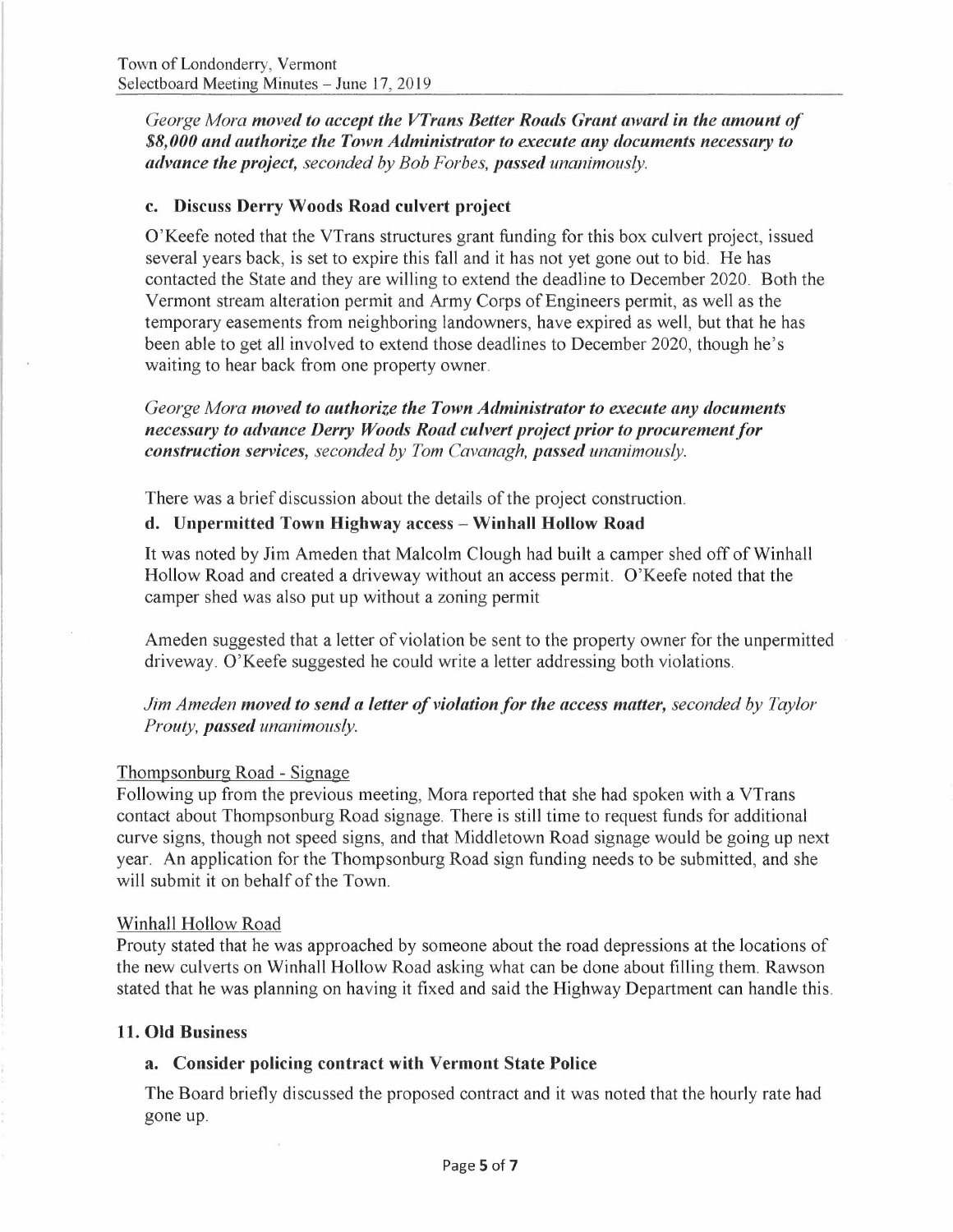*Bob Forbes moved to approve the contract for policing services with the Vermont State Police for the period July 1, 2019 to June 30, 2020, for approximately 3 hours per week at a rate of\$ 75. 69 per hour, not to exceed \$15,000.00, and authorize the Town Administrator to execute the agreement on behalf of the Town, seconded by Taylor Prouty, passed unanimously.* 

## **b. Schedule G-191 training for the emergency operations center**

Following up from the previous regular meeting, Bruce Frauman from the Mighty Londonderry Community Resilience Organization noted that he was working with Vermont Emergency management on scheduling this training, which is provides officials with the knowledge and skills they need to operate an EOC and interface it with an Incident Command System (ICS) field operation. He has tentatively scheduled the training for July 24 and 25 from 5:00 PM- 8:30 PM. He'll send out something for more formal soon. He will invite appropriate people from surrounding towns Selectboards, Town Administrators, Emergency Management Directors, and "soft agencies" such as churches and social service agencies and neighbors. He said that no action is needed from the Board at this time.

#### **c. Discuss Municipal Water/Wastewater Feasibility Study grant**

O'Keefe stated that we are moving forward with this feasibility study project, and that a qualifications-based selection process for a consulting engineer, that does not look at price only qualifications, is required by the State of Vermont. He noted that he will use a boilerplate Request for Qualifications approved by the State and when submittals come in from firms, he will share them with the Board for the consultant selection process.

## **d. Discuss TOPP Phase** <sup>I</sup>**progress - change order**

O'Keefe noted that the project has run into ledge while excavation and that the proposed price for the extra work is \$10,092.32. The project was approved by the Board at \$71,355.44 on April 15, 2019 and the Town Administrator was given authority to approve change orders totaling 2%, or 1,427. He said that he and the Town's engineer believe the cost estimate for the added work is too high and it is believed that a lower amount can be agreed upon. As the project needs to proceed, he suggested either scheduling a special meeting for the next day or so, or authorize additional expenditures at this time.

*George Mora moved to amend the authorization previously given to the Town Administrator on April 15, 2019 to execute all necessary documents to employ this consultant, including a service contract, and to authorize the Town Administrator to approve project change orders of up to 10% of the original contract price, Bob Forbes seconded, passed unanimously.* 

#### **12. New Business**

## **a. Schedule meeting of the Board of Civil Authority**

Pajala explained that this is the year to review the voter checklist to confirm eligibility of voters. It was agreed that the meeting would take place on July 15, 2019 at 6:30 PM, prior to the regular Selectboard meeting.